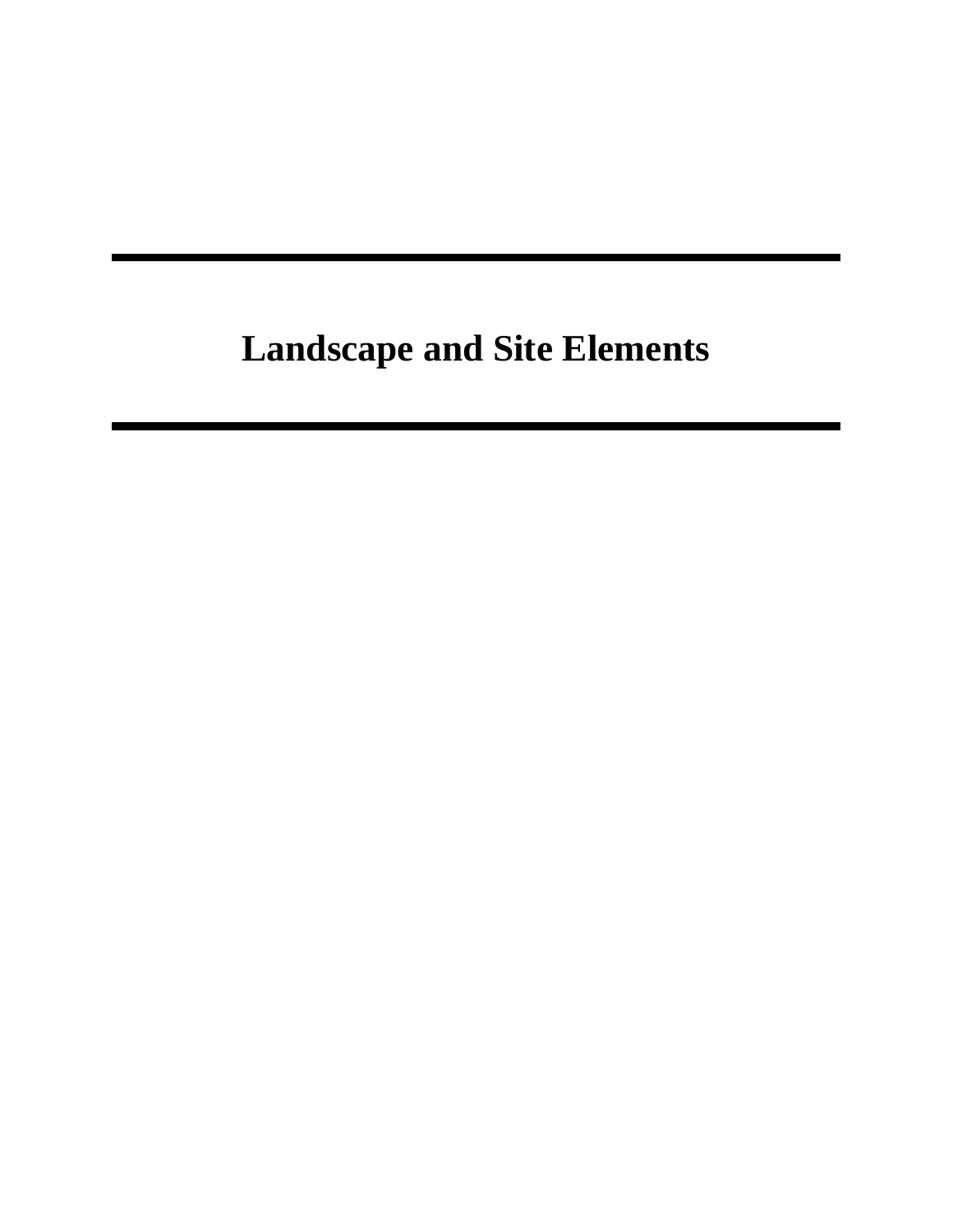## **Landscape and Site Elements**

These guidelines for the Tampa Heights Historic District are intended to supplement the existing City of Tampa Code which regulates site clearing, tree removal and landscaping.

It is important to maintain existing grand trees and landscaping in a rehabilitation or new construction within the historic district. The City of Tampa Code Chapter 13 should be referred to for these requirements.

Landscaping within the Tampa Heights Historic District provides visual continuity throughout the neighborhood. Large trees line many of the streets, creating canopies. Planting strips divide most sidewalks from the curbs, contributing to this almost uninterrupted greenery. It is important to maintain these planting strips. They can be planted with grass or other plant ground cover. Planting along the sidewalks should not visually obstruct or interrupt pedestrian movement along these sidewalks.

Front yards should not be fully paved either to accommodate increased parking or to eliminate lawn maintenance. This includes using materials such as turf-blocks, gravel and mulch when the intent is a total substitute for turf.

Most commonly, plants are utilized for their aesthetic qualities, but they also serve useful purposes such as shading and climate control, privacy, erosion control and wind resistance. Landscaping and site details within the historic district must conform to the requirements of the City of Tampa Code governing trees, tree removal, site clearing, and landscaping. The Code also provides lists of appropriate trees and landscaping for various uses. Planting varies within the district; however, plant materials should be chosen to be similar to those used along the streetscape, and within the district. Landscape elements are important to the overall character of Tampa Heights and should be considered as a part of any site rehabilitation or new construction.

Where vacant sites occur within the district, visual continuity should be maintained by means of a continuous hedge, fence or retaining wall, similar to that used on adjacent or nearby occupied sites. These open lots can be "softened" by this treatment of the sidewalk edge.

Landscaping will be reviewed by the A.R.C. as part of new construction and parking.

The A.R.C. reviews request for the removal of grand trees within the Historic District.

The A.R.C. suggests the following for general landscape and site elements.

#### **Suggested Treatments**

Design landscape elements to be a continuation of landscape elements on adjacent sites.

Continue the planting strip of trees at the street edge.

Use landscape elements to buffer parking and service areas of the building.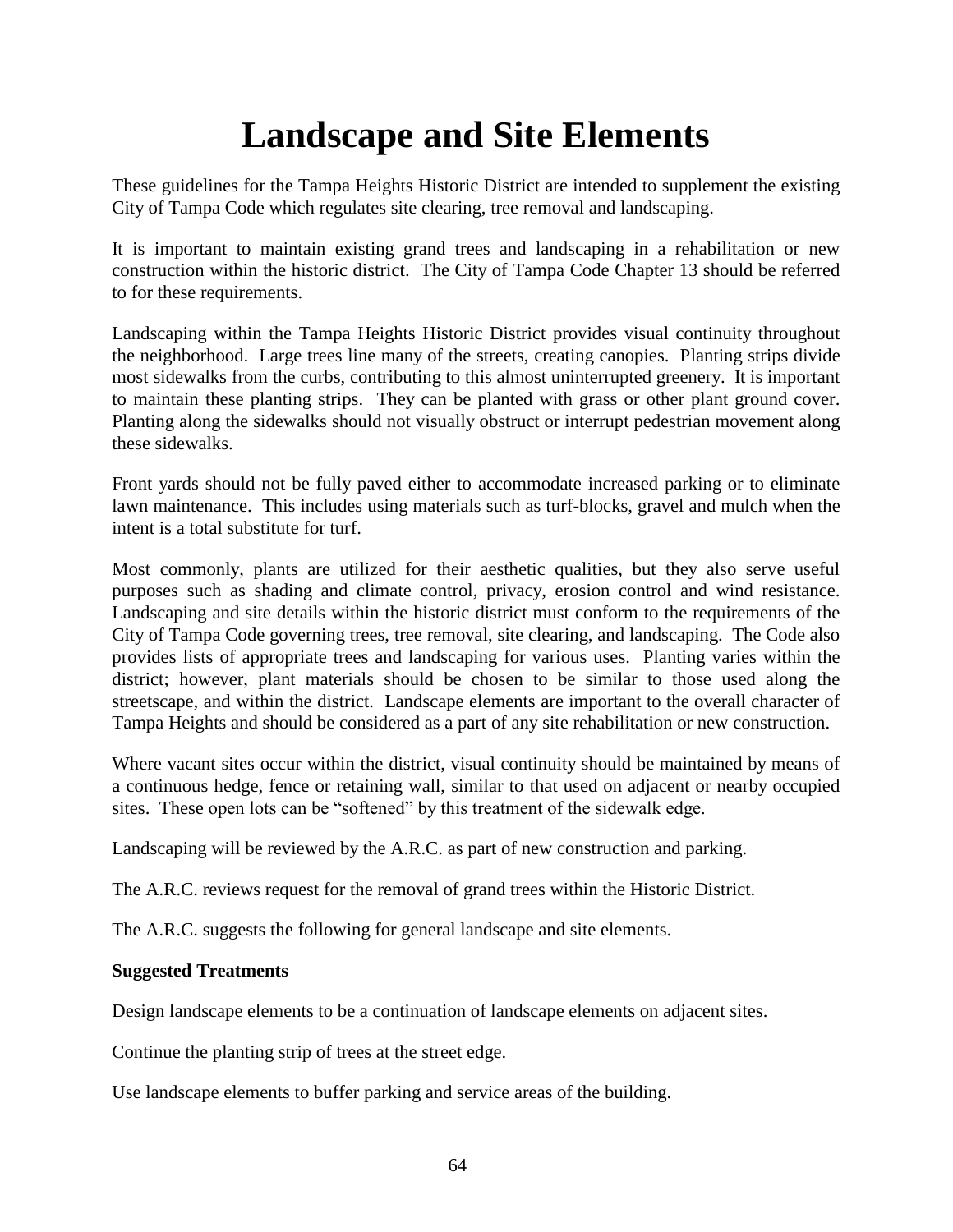Use landscape elements which accent the scale, proportion and massing of a building.

Place landscape elements to enhance and continue the pedestrian scale that is present along the streets in Tampa Heights Historic District.

### **Retaining Walls**

Walls which retain the earth between differing grade elevations are prevalent in the historic district, especially along the sidewalks. Brick, stone and rusticated masonry (a cast concrete product formed to look like rough cut stone) walls with concrete copings (a top course of a wall) used to finish at the top are the most common.

These walls vary in height along the streets due to changes in grade and aesthetic considerations. It is important to maintain the height and consistency of these walls along the street.

A Certificate of Appropriateness is required for these modifications. The A.R.C. will review changes to existing walls and the construction of new walls.

#### **It is Permissible to…**

Maintain and repair existing retaining walls in areas where they are present.

Design compatible retaining walls for new construction when they are present on adjacent sites.

### **Urns and Planters**

Many of the original urns and planters are still intact on porches and balconies and in the streetside yards throughout the district. These planters are desirable because they enhance the architecture and provide historic character to the buildings.

It is important to retain original planters and urns wherever possible.

The introduction of rough-sawn planters or stained or unfinished wood planters is not appropriate for use on sites where contributing structures are present.

A Certificate of Appropriateness is not required for these modifications; however, the A.R.C. suggests the following:

#### **Suggested Treatments**

Maintain and repair existing urns and planters.

Use contemporary urns and planters which capture the character of Tampa Heights without being overly decorative.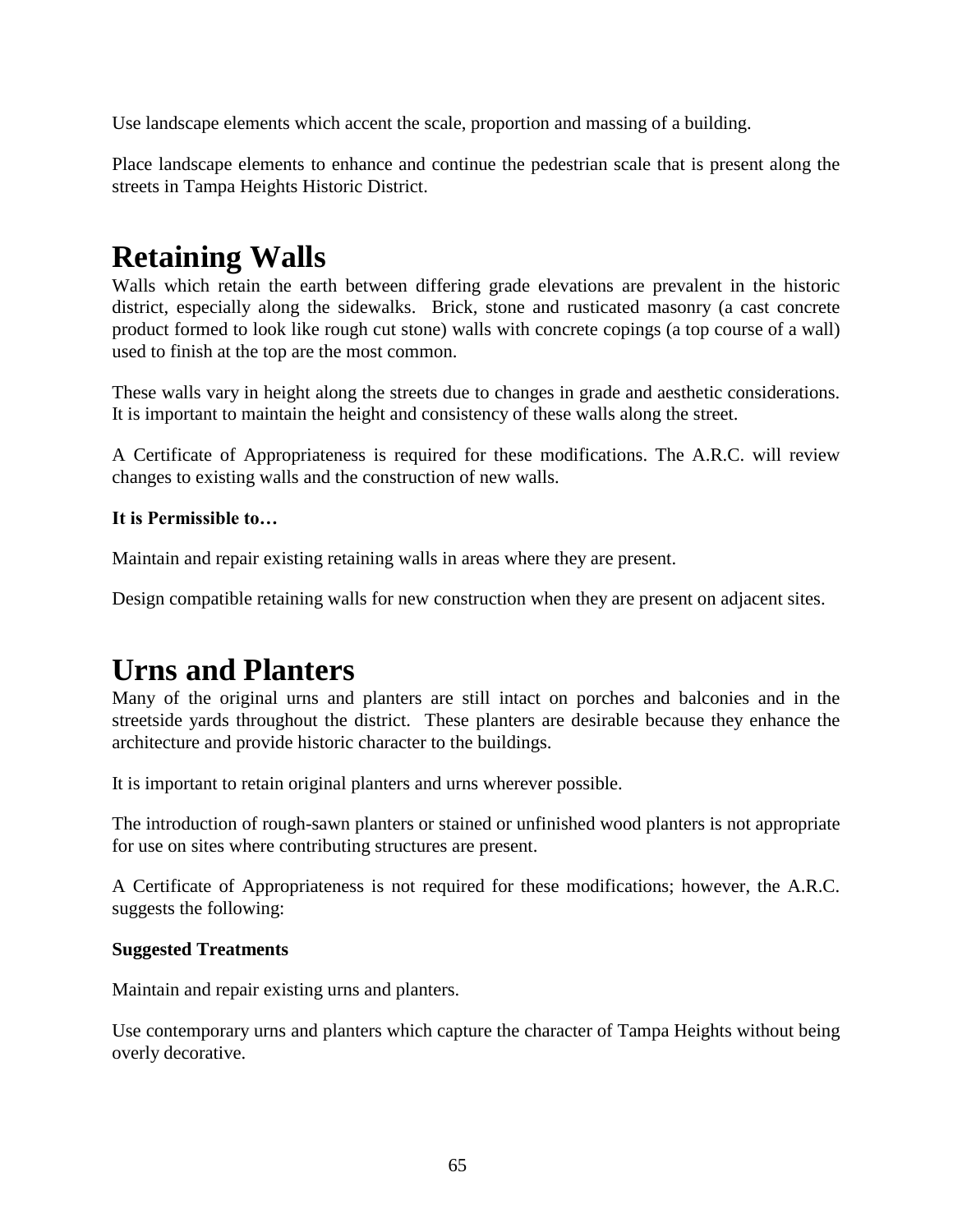Avoid urns and planters which are not characteristic of the area, for example, rough-sawn wood or wrought iron.

### **Parking**

Parking requirements for properties within the district are set forth in the City of Tampa Zoning Code. Additionally, standards for screening for these parking lots and parking spaces are provided in the City of Tampa Landscape Code.

These guidelines are intended to strengthen the district in retaining its visual character and appeal through careful screening of parking by the buildings themselves, and by landscaping, fencing and walls.

Because of the negative visual impact of vehicles and machinery adjacent to historic fabric, every attempt should be made to obscure parking from the view of pedestrians by the careful placement of the buildings on the site, landscaping, fencing, walls and general arrangement of the site. Parking design which surrounds a building within the historic district is not permitted as it destroys the view of the building and inhibits pedestrian access.

A building with residential character should maintain planting in front of the building on the primary street; parking should be limited in front of buildings of residential character.

These standards go beyond the standards in other areas of the City of Tampa to assure the protection of the character of the Tampa Heights Historic District.

#### **Commercial Parking Arrangements**



**Inappropriate: Unscreened parking surrounds building.**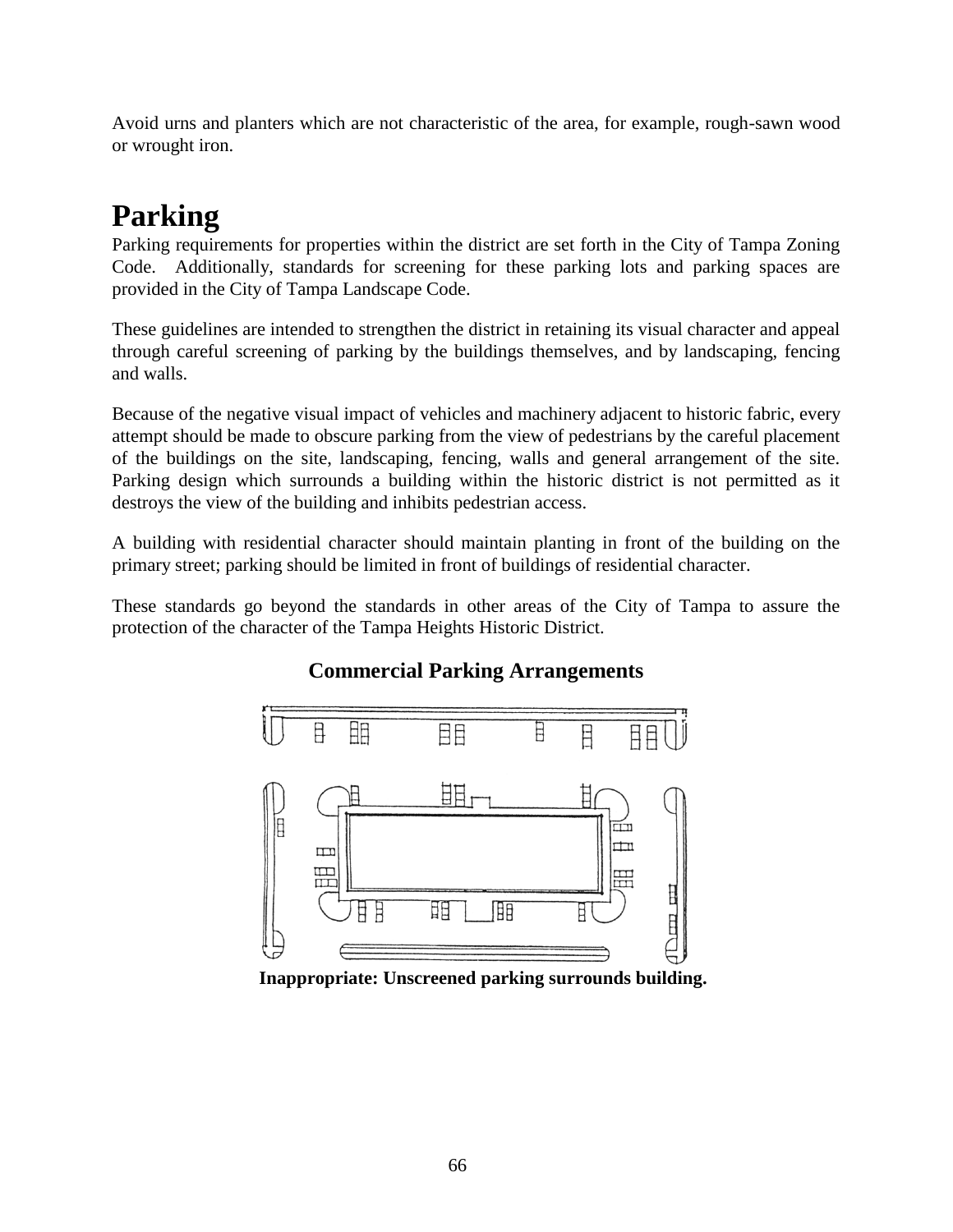

**Appropriate: Landscaping and walls obscure parking from pedestrian's view.**

A Certificate of Appropriateness must be applied for from the A.R.C. for any new parking within the historic district. A Certificate of Appropriateness may be issued by the Administrator of the A.R.C. after staff review of the item.

#### **It is Permissible to...**

Provide parking to meet the City of Tampa Zoning Code which does not distract from the visual character of the Tampa Heights Historic District.

Screen parking from the street with landscaping, fencing, walls or buildings.

Design all parking to maintain the character of adjacent front yards.

#### **It is Not Permissible to...**

Place parking completely around a building.

Place parking in front of a building without screening it from public view.

Place parking in front yards in a residential area.

### **Pavement, Driveways and Curbs**

It is important to maintain the original sidewalks wherever possible. Where new driveways are proposed, or where paving is to be disturbed, the replacement driveway or paving should match the design of the original.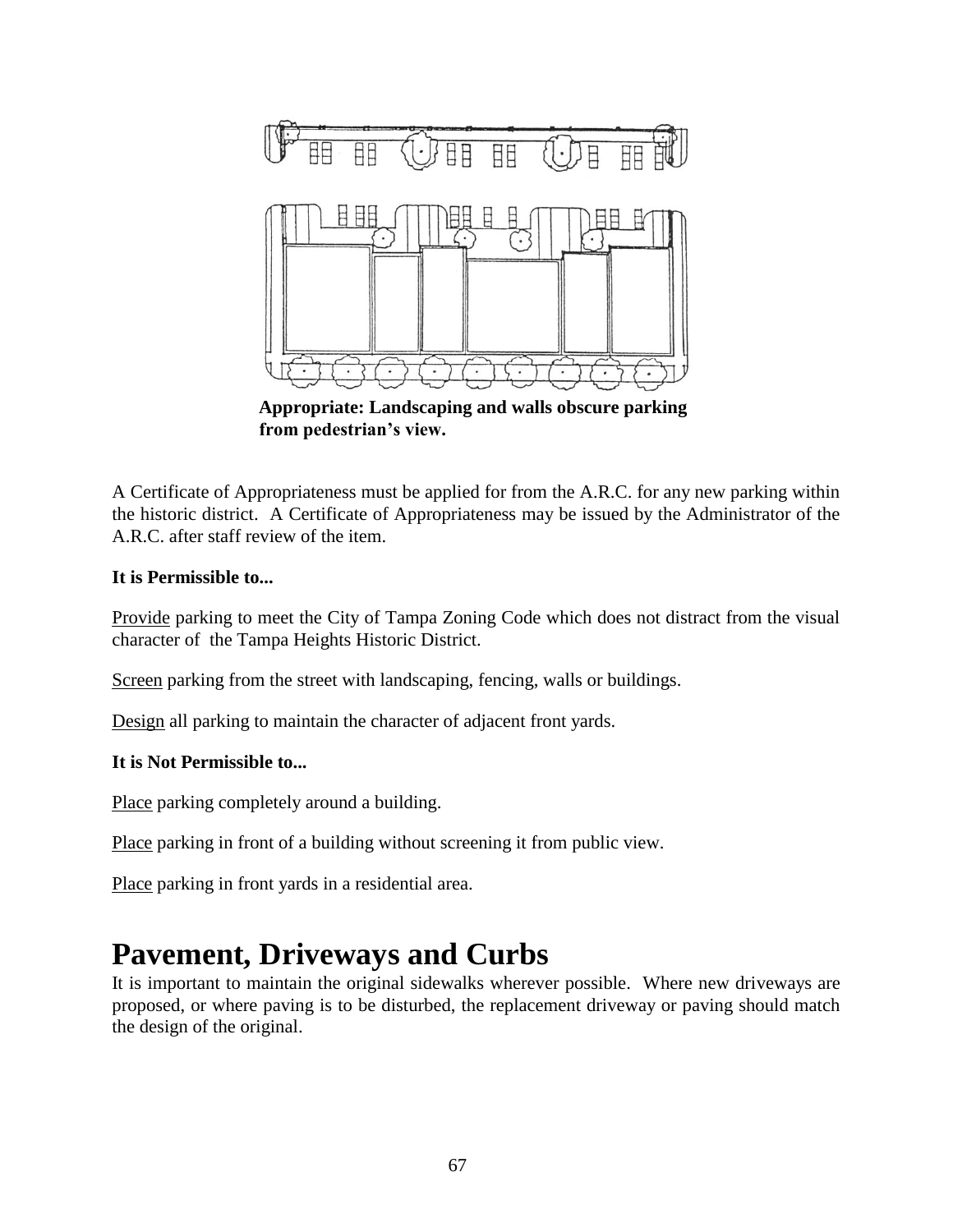Driveways may be modified where necessary but must meet the City of Tampa Transportation Division's requirements for size and location. Concrete aprons and concrete ribbon drives are appropriate for use within the district and are preferred.

Other forms of paving such as brick pavers and hexagonal pavers and quarry tile may be used within the interior of lots as access to buildings. Do not use pebble surface materials or asphalt where it is visible from the street. Do not pave front yards with concrete, asphalt or any similar material in the historic district. This includes using paving materials such as turf-blocks, gravel and mulch, when the intent is a total substitute for lawns.

Curbs (granite or concrete) and other paving within the right-of-way are maintained by the City of Tampa. The City of Tampa Transportation Division should be notified if these are to be altered or repaired. Where granite curbs exist they must be maintained.

### **Drives and Walkways**

A modification, replacement or addition of a driveway or pavement will require a Certificate of Appropriateness prior to the commencement of the construction. The Administrator of the A.R.C. shall review the application for compliance with the design guidelines. If the application is deemed by the Administrator to contain minor modifications or appropriate replacements, the Administrator may issue the Certificate of Appropriateness. If the application includes work other than minor modifications, repairs or appropriate replacements, the A.R.C. shall review the application at the regular public hearing for a decision on the Certificate of Appropriateness.



**Ribbon driveways, scored concrete and sidewalk stamps are typical of the area.**

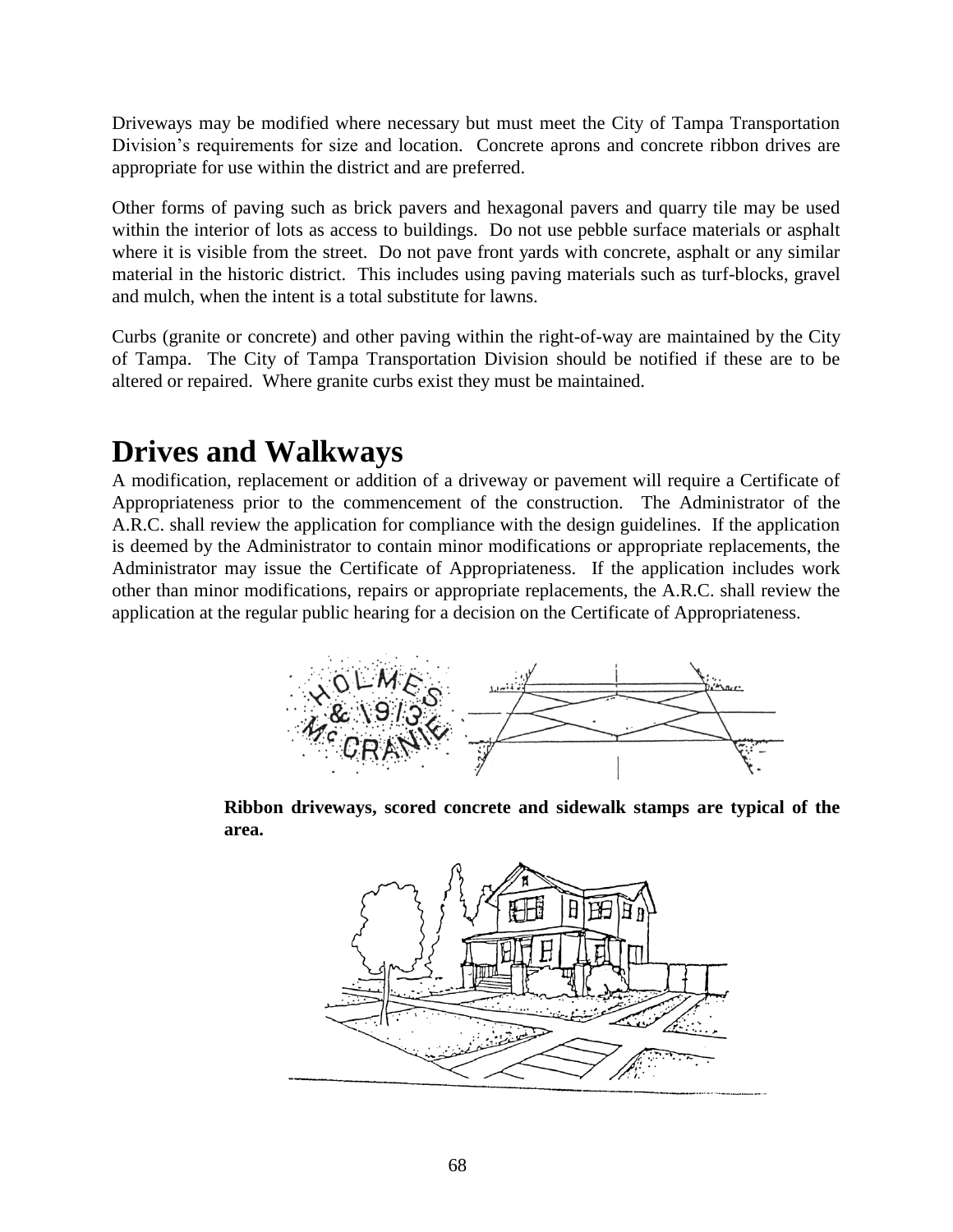#### **It is Permissible to...**

Maintain the original sidewalks, driveways and curbs where possible.

Develop new sidewalks, site paving and driveways to be similar in material and appearance to original sidewalks, site paving and driveways in Tampa Heights.

#### **It is Not Permissible to...**

Use asphalt or concrete paving as a substitute for lawns and planting.

Use uncharacteristic paving materials such as pebble surface material or asphalt where it will be visible from the street.

### **Fences and Walls**

The fences in the historic district vary from one architectural style to another. The fence materials that were installed during the Tampa Heights period of historic significance include various wood designs, brick and wrought iron. When brick or stone was used on the building, brick or stone walls were commonly used. There are also some examples of original wrought iron fences. Older buildings whose ground levels were constructed of rusticated masonry (cast concrete imitating stonework) were also common within the district, and this same rusticated masonry was repeated in pillars and portions of fences and retaining walls.

It is important to maintain the original historic fences and walls in Tampa Heights. When a fence or wall remains from Tampa Heights period of historic significance, the fence or wall shall be restored using original materials and original construction techniques.

When new fences are introduced, materials that are compatible with the style, texture, or exterior materials of the primary building on the site should be used. Elevations that front a street—either a front or side yard—shall be constructed of a material such as wood, masonry, vinyl, or wrought iron. Rear yards may employ vinyl-clad chain link. The vinyl-clad chain link shall not be permitted on that portion of a corner lot that faces a public street that is paved and in use. Vinylclad chain link fences may be used in the rear yard and shall not be installed beyond the rear building façade. Fence height should conform to City of Tampa Codes. Fences or walls along the front yard and along a corner yard along the building facing a street shall be no higher than four feet; beyond the rear of the building, the fence height may increase to the maximum height allowed in the Tampa Zoning Code.

A modification, replacement or addition of a fence or wall will require a Certificate of Appropriateness prior to the commencement of the construction. The Administrator of the A.R.C. shall review the application for compliance with the design guidelines. If the application is deemed by the Administrator to contain minor modifications, repairs or appropriate replacements, the Administrator may issue the Certificate of Appropriateness. If the application includes work other than minor modifications, repairs or appropriate replacements, the A.R.C.